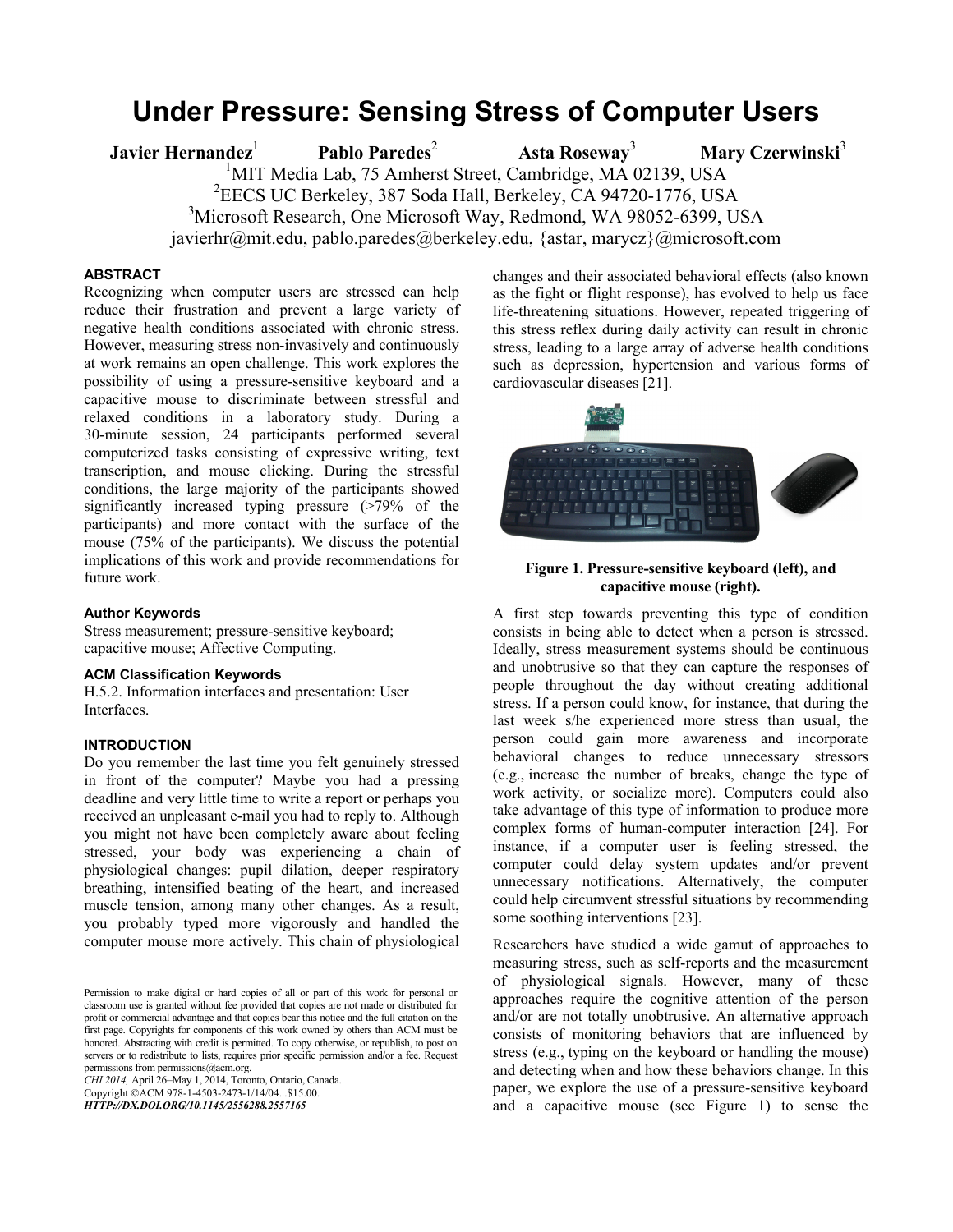manifestations of stress in computer users. In particular, we perform a within-subjects laboratory study to test whether people performing certain tasks under stress handled these devices differently.

The paper is organized as follows. First, we describe relevant work on stress measurement. Second, we provide information about the experimental design. Third, we analyze the collected data and discuss the findings. Fourth, we describe the limitations and outline future work. Finally, we provide some concluding remarks.

# **BACKGROUND RESEARCH**

This section provides an overview of frequently used approaches to measuring stress, and previous relevant research that mainly relied on the use of keyboard and mouse as a proxy to sense the affective states of computer users.

# **Stress Measurement**

Measuring stress at work has been the focus of behavioral, psychological and psychophysiological researchers for many decades. Being able to automatically quantify stress could help people not only to better understand what events elicited the highest stress levels during their daily activity but also to prevent the negative outcomes associated with chronic stress.

Some of the most common approaches to measure stress consist of the analysis of certain stress hormones such as cortisol or adrenaline that can be gathered from saliva and blood samples. However, these measures are affected by circadian rhythms, their measurement is intrusive, and entail costly and slow analysis. A much less intrusive approach is based on self-reports. There is a wide array of surveys to quantify different types of stress for different periods of time. For instance, the Daily Stress Inventory [4] allows quantifying the stress experienced during the day by counting the number of occurrences and the intensity of relatively minor stressful events. Although self-report instruments are commonly used in the literature of stress measurement, they are very subjective, require the full cognitive attention of the user, and are affected by memory recall problems. An alternative method to measure stress is through the direct measurement of the physiological responses associated with stress, such as heart rate, blood volume pulse, skin temperature, pupil dilation or electrodermal activity (EDA). For instance, Barreto et al. [2] measured the previous physiological signals in 32 participants during stressed and relaxed conditions in a laboratory setting, and used them to automatically recognize the experimental condition with an accuracy of 90.1%. Among other findings, they found pupil dilation to be strongly correlated with stress. In a separate study, Hernandez et al. [11] monitored the EDA of 9 call center employees and developed personalized models to automatically recognize their stress levels after each call with an accuracy of 78%. However, physiological-based approaches to sense stress require instrumenting people with unfamiliar sensors that may not always be comfortable. Furthermore, sensor readings in real-life settings are prone to different types of sensor artifacts (e.g., sensor movements or changes in the pressure of the electrodes), require technical expertise to use and analyze, and need some caring (e.g., the exchanging of worn electrodes, recharging the battery), which may not be ideal for long-term, real-life monitoring.

An alternative approach consists of indirectly measuring stress by monitoring the behaviors that are influenced by stress. For instance, previous research has shown that stress can induce muscle activity (e.g., [8, 16])**.** Motivated by these findings, Zimmermann et al. [35] proposed using the computer mouse and keyboard to measure the affective state of users. In a preliminary laboratory study, they measured 5 different emotions in 96 participants. The main advantage of their proposed approach was that it leveraged existing interactions of computer users by using familiar devices such as the keyboard and the mouse. Furthermore, these devices are not required to be attached to the body and can be continuously used without too much care or cognitive attention. Since Zimmermann's paper, there have been several approaches to measuring the emotional states of computer users with the keyboard and the mouse [15]. The following sections describe relevant studies relying on these devices for affect recognition.

# **Keyboard as a Proxy**

Monitoring the dynamics of keyboard usage has been widely studied in different areas such as biometric authentication [1, 22] and personality characterization [13]. Some of the main keyboard dynamics are based on latencies of the keystrokes, such as time between keystrokes or the length of time that each keystroke is pressed. One of the interesting findings when analyzing keyboard dynamics such as these reveals that the typing patterns of the same individuals vary over time and are affected by other factors such as stress or gradual changes in cognitive or physical function [22]. Thus, keyboard dynamics can provide relevant behavioral information about the affective and cognitive state of the user. Motivated by this finding, Vizer et al. [31] created a system that measured keystroke and linguistic features of 24 computer users, and were able to recognize cognitive and physical stress with accuracies of 75% and 62.5%, respectively. In a separate study, Khanna and Sasikumar [14] also used keyboard dynamics to differentiate between neutral/positive and negative emotions of 21 participants in a laboratory study. One of their main findings was that the negative emotional state was associated with more typing mistakes and slower speeds in comparison with the more neutral affective condition. In a more recent study, Epp et al. [9] also measured keyboard dynamics of 12 participants in a naturalistic experiment to discriminate between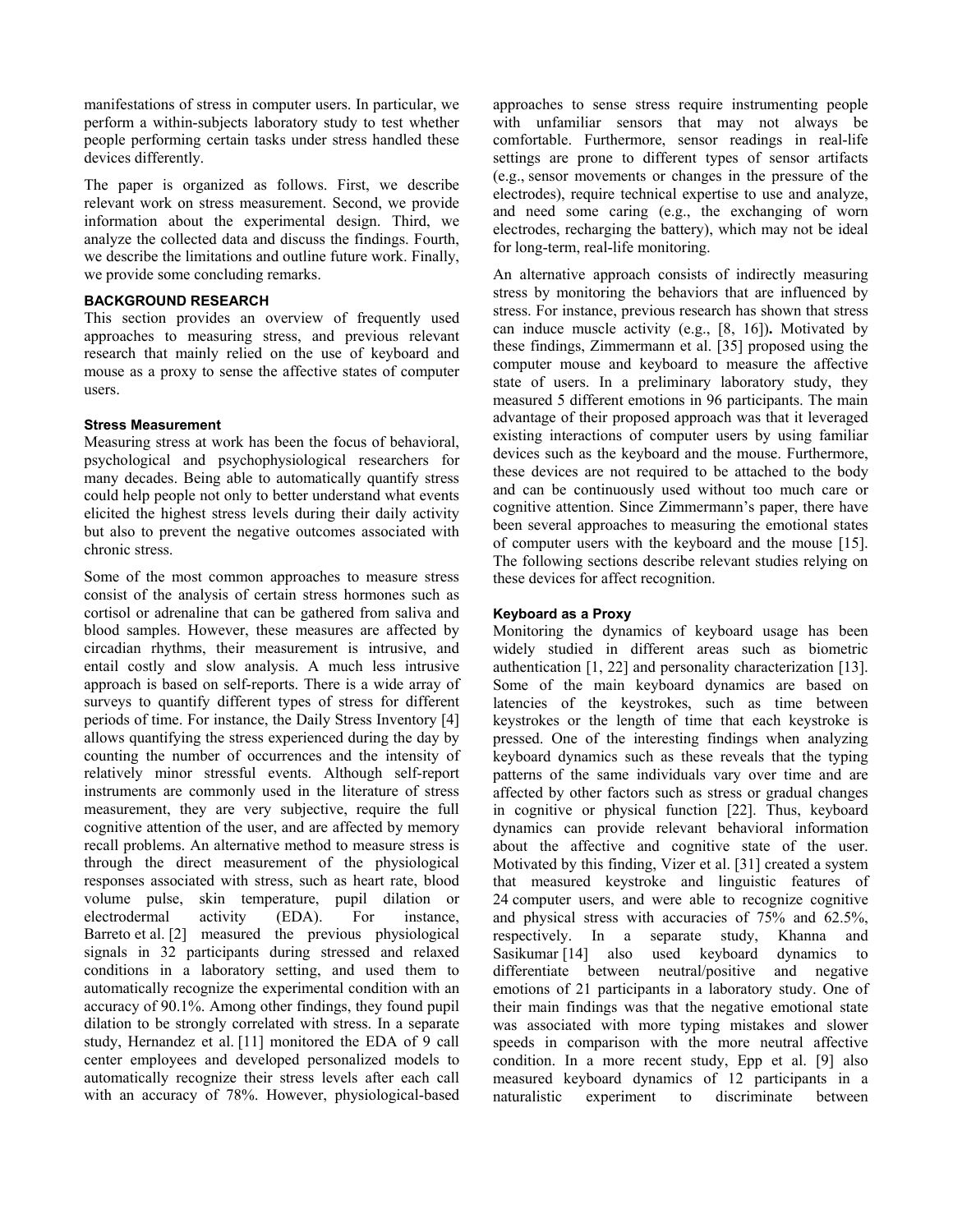15 emotional states. Although some emotions such as anger and excitement yielded a classification performance of 84%, the recognition results for stress were not reported.

A relevant keyboard dynamic in the literature of stress measurement is keystroke pressure. Several surveys have shown that monitoring this feature may be relevant in the context of affect measurement. For instance, in a survey with 100 respondents performed by Tsihrintzis et al. [29], 65% of the participants reported an increase in the typing pressure when angry. In a different survey with 769 undergraduate students, Karunaratne et al. [12] found that 118 of the participants reported hitting the keyboard harder when under stress. Although it seems intuitive that computer users would modify their typing pressure while experiencing different emotions, very little applied research has used it to measure emotional states. One exception is the work performed by Lv et al. [17], in which they used a pressure-sensitive keyboard to recognize 6 emotions of 50 individuals during a laboratory study. Although they obtained an average classification accuracy of 93.4%, stress was not considered as one of their emotions. Furthermore, their work provided very limited data about how typing pressure varied for each emotion. While there is some work using pressure-sensitive keyboards in the context of emotion recognition, we believe our work presented below is the first to use them in the context of stress measurement.

#### **Mouse as a Proxy**

Monitoring computer mouse dynamics has also been applied in the context of user authentication [25] and personality characterization [13]. Some of the most commonly measured dynamics are mouse speed, number of clicks and frequency of movement. Due to their variability over time, mouse dynamics have also been applied in the context of affect measurement. For instance, Maehr [20] elicited different levels of emotional arousal to 39 participants, and tracked their mouse dynamics while filling out a questionnaire. The main finding of his work is that higher arousal levels, such as the ones observed during stress episodes, increased the mouse speed and acceleration, which translated into less precise movement. More recently, Rodrigues et al. [26] explored the utility of using the mouse and the keyboard to sense the stress of 10 computer science students during programming assignments of varying difficulty. One of their main findings was that students answering the most challenging assignment (associated with more stress) showed considerably more mouse movement.

As in the keyboard dynamics research, mouse pressure can also provide insightful information for sensing stress. For instance, Wahlstrom et al. [33] monitored the pressure on the mouse as well as other physiological signals in 15 subjects while performing text editing tasks with different levels of time pressure and verbal provocation. One of their major findings was that higher levels of stress yielded increased pressure applied to the button of the computer mouse, as well as more repetitive wrist movements. In a separate study, Dennerlein et al. [6] monitored upper extremity stress, force, posture, and muscle activity in 14 people who completed a web-based survey with errors. In this study, the group of people that reported the most dissatisfaction with the design of the survey increased force applied to the side of mouse as well as increased wrist extensor muscle activity right after the encountered errors. Although not using the mouse as a proxy, a relevant piece of related work is by Gao et al. [10]. In their study, they analyzed the amount of pressure of touch interactions for 15 participants to discriminate between 4 different emotions (excited, relaxed, frustrated and bored). Instead of using traditional pressure sensors like previous studies, Gao et al. relied on the touch screen capacitive readings to estimate the pressure of the interactions. Among other findings, they observed the higher pressure values during frustration. Our research, described below, is similar, in that it uses capacitive sensing to estimate the change of pressure, but differs in that we measure it from a computer mouse. Although previous research has considered several approaches to study mouse pressure in the context of stress, we believe our work is the first to use a capacitive sensing mouse in this context.

## **STUDY DESIGN**

The purpose of this work is to study whether a pressuresensitive keyboard and a capacitive mouse can be used to sense the manifestation of stress. Thus, we devised a within-subjects laboratory experiment in which participants performed several computerized tasks under stressed and relaxed conditions. This section provides details about the input devices, tasks, and data collection procedure.

# **Input Devices**

In order to comfortably and unobtrusively monitor stress, this study examines gathering behavioral activity from the keyboard and the mouse. These devices are not only one of the most common channels of communications for computer users but also represent a unique opportunity to non-intrusively capture longitudinal information that can help capture long-term conditions such as chronic stress. Instead of analyzing traditional keyboard and mouse dynamics based on time or frequency of certain buttons, this work focuses on pressure. In particular, we use a pressure-sensitive keyboard and a capacitive mouse (see Figure 1).

The pressure-sensitive keyboard used in this work is the one described by Dietz et al. [7]. For each keystroke, the keyboard provides readings from 0 (no contact) to 254 (maximum pressure). We implemented a custom-made keyboard logger in C++ that allowed us to gather the pressure readings at a sampling rate of 50 Hz.

The capacitive mouse used in this work is the Touch Mouse from Microsoft, based on the Cap Mouse described in [30]. This mouse has a grid of 13x15 capacitive pixels with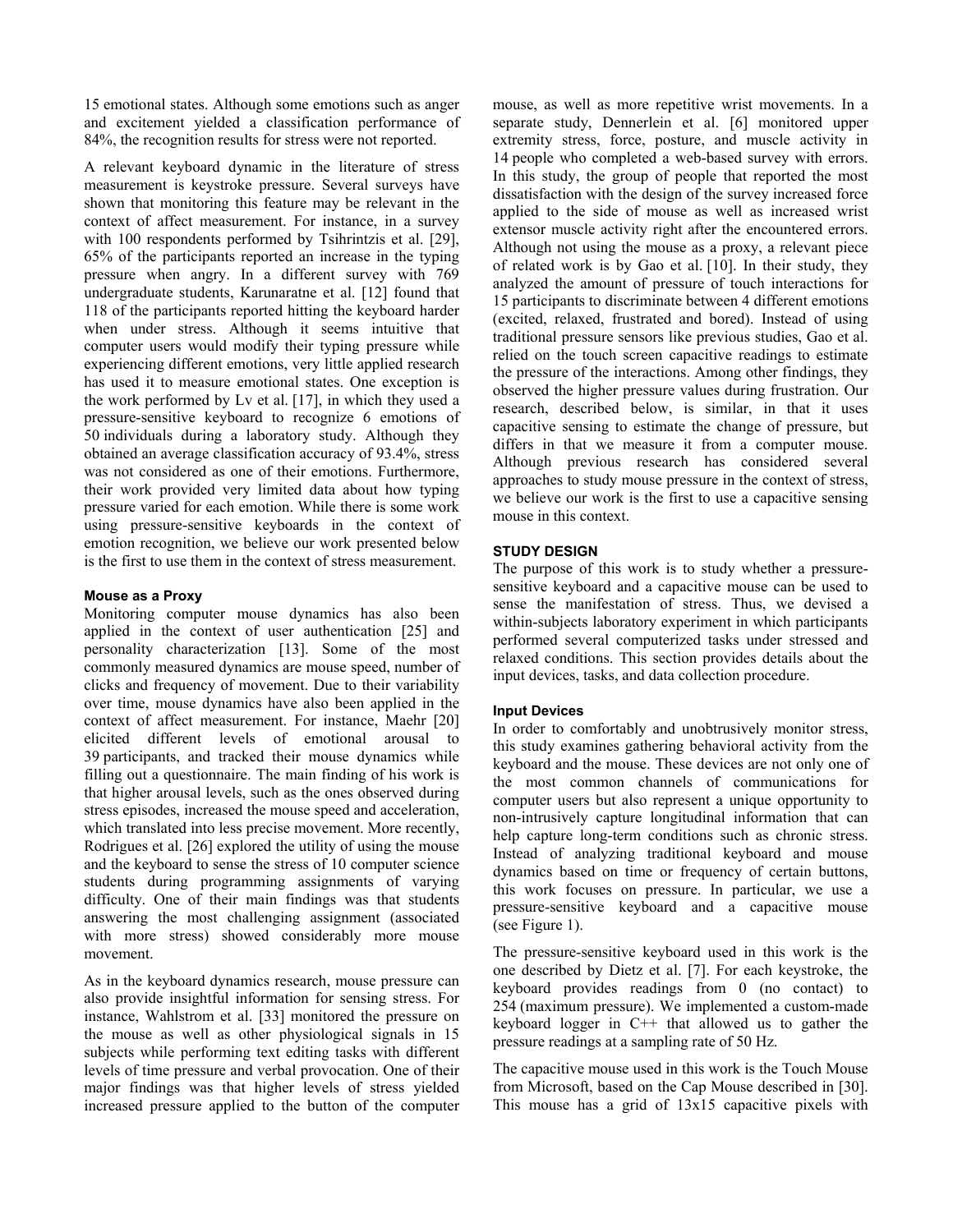values that range from 0 (no capacitance) to 15 (maximum capacitance). Higher capacitive readings while handling the mouse are usually associated with an increase of hand contact with the surface of the mouse. Taking a similar approach to the one described by Gao et al. [10], we estimated the pressure on the mouse from the capacitive readings. We made a custom-made mouse logger in Java that allowed gathering information for each capacitive pixel at a sampling rate of 120 Hz.

# **Experimental Tasks**

In order to examine whether people under stress use the input devices differently, we designed several tasks that required the use of the keyboard or mouse under two different conditions: stressed and relaxed. The chosen tasks are as follows:

- **Text Transcription**: During this task, participants were requested to transcribe a short biographical piece about Napoleon Bonaparte. During the relaxed condition, participants were instructed to type as normally as possible until the computer gathered enough information. During the stressed condition, the task contained several stressors to mimic a highly demanding and stressful environment. First, participants were requested to type as fast as they possibly could. Furthermore, participants were informed that if they typed the largest number of characters amongst all of the participants, they could triple their study compensation. Secondly, there was a timer and a progress bar indicating the amount of remaining time. Third, the text cursor blinked two times faster than a normal cursor. Fourth, the transcription text contained different font types and sizes to make the reading task more difficult. Finally, a loud traffic noise was played throughout the task. The duration of the task for both stressed and relaxed conditions was three minutes.
- **Expressive Writing**: During this task, participants were requested to re-experience a relaxing (in the relaxed condition) and a stressful (in the stressed condition) recent past memory and write about it for a recommended time of 5 minutes. The task showed a progress time bar to provide time awareness but participants had the possibility to submit their response as soon as they felt they had written all that they could about the event. In order to minimize stress that was not associated with the memory, participants were allowed to make spelling, grammar and sentence errors.
- **Mouse Clicking**: Based on a simplified version of the Fitts' law task [19], participants were challenged to click on horizontal bars that alternatively appeared on the either side of the display. In particular, there were three different distances (200, 350 and 500 pixels) between the bars and three different bar widths (50, 85

and 120 pixels) that were randomly combined. For each of the combinations, the participant had to perform 10 repetitions. Therefore, for each task the participant had to click 90 times on the bars (3 distances x 3 widths x 10 repetitions). In order to induce a relaxed or stressed emotional state, this task was performed right after both the relaxed and stressed conditions of the expressive writing or text transcription tasks.

Note that the different tasks elicit different types of stress. While the text transcription captures the type of stress experienced when exposed to a stressful environment, the expressive writing captures a more subjective interpretation of stress commonly experienced when remembering stressful moments. Finally, the mouse clicking task captures the spillover effects of stress from the previous two tasks.

## **Stress Measurement**

In order to see whether the two versions of the tasks elicited the intended emotions (i.e., stressed or relaxed), participants were requested to report their valence, arousal and stress levels on a 7-point Likert scale after completion of each task (see Figure 2 for the exact wording used). Although stress could be positive or negative, we expected that high stress levels in our experiment would be associated with higher arousal and negative valence. Additionally, throughout the experiment participants wore the Affectiva  $Q^{TM}$  (www.qsensortech.com) wrist-band sensor that continuously measured electrodermal activity, skin temperature, and 3-axis accelerometer with a sampling rate of 8Hz. EDA [3] (previously known as galvanic skin response) has been shown to be linearly related to arousal and has been widely used in the context of stress measurement (e.g., [11, 28]). Although we will show some correlation between EDA signals and self-reported data, a thorough analysis of the sensor data is not included in this work.

## How are you feeling right now?

Very unpleasant (negative)  $\bigcirc$   $\bigcirc$   $\bigcirc$   $\circ$   $\bigcirc$   $\bigcirc$   $\bigcirc$  Very pleasant (positive) Low energy (calm, low arousal)  $\bigcirc \circ \bigcirc \circ \circ \bigcirc \circ \bigcirc$  Very energetic (awake, high arousal) Very stressed  $\bigcirc$   $\bigcirc$   $\bigcirc$   $\circ$   $\bigcirc$   $\bigcirc$   $\bigcirc$   $\bigcirc$  Not stressed at all

# **Figure 2. Probe triggered after completion of each task.**

# **Participants**

Participants for this study were recruited through e-mail sent to several mailing lists inside the research division of a large technology corporation. Potential participants were told that the goal of the experiment was to better understand behavior when using the computer. The requirements for participation were as follows: must be right handed, have previous experience using the mouse and the keyboard, no tremors, no color blindness, fluent in English, no past history of upper extremity musculoskeletal disorders (e.g., carpel tunnel, broken wrists and/or fingers), and no medication for hypertension or any other cardiovascular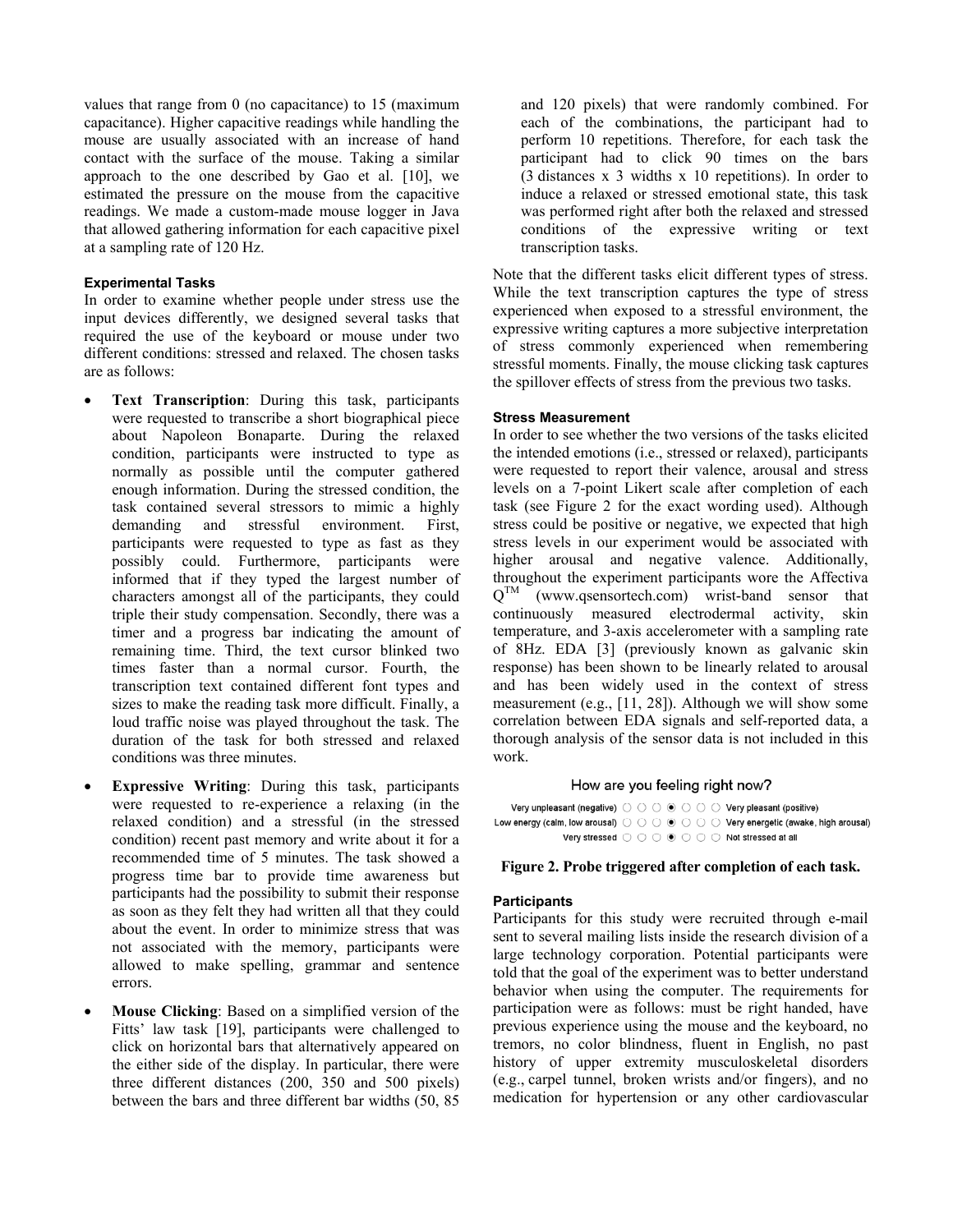

**Figure 3. Task orderings for different participants. Blue and dashed-red rectangles correspond to the relaxed and stressed conditions, respectively. (TT: Text Transcription, EW: Expressive Writing, MC: Mouse Clicking).** 

disease. Participants were selected to represent balanced gender, and received a \$5 meal card in return for participation. The approximate duration of the experiment was 30 minutes.

Twenty-four participants (12 males and 12 females) participated in this study. The average age was 28 (standard deviation (STD) of 10.12) with a minimum of 17 and a maximum of 60. The average number of years of experience with keyboard and mouse was  $16.67$  (STD = 4.71) with a minimum of 9 and a maximum of 30 years. The average number of hours using keyboard and/or mouse per day was 9 hours  $(STD = 2.8)$  with a minimum of 5 and a maximum of 15. All participants except one had a background in computer science or a related field. The highest education levels for the participants were a Master's degree (12), high school (7), doctoral degree (3), and a college (2) degree.

#### **Protocol**

In order to examine the differences between relaxed and stressed conditions, we performed a within-subjects laboratory study. Therefore, all participants performed all the tasks and conditions during the experiment. After providing written consent, participants were seated at an adjustable computer workstation with an adjustable chair, and requested to provide some demographic information. Next, they were asked to wear the  $Q^{TM}$  biosensor on the left wrist and to adjust the wristband so that it did not disturb them while typing on the computer. In order to minimize the novelty effect of the devices and experimental tasks, participants continued by completing a short tutorial, in which they had to transcribe a short piece of text (442 characters) and practice the mouse clicking task. After the training session, participants performed the three tasks under the relaxed and stressed conditions. All conditions and tasks were counterbalanced. Therefore, half of the participants started with the relaxed condition and continued with the stressed condition, and the other half of the participants started with the stressed condition and continued with the relaxed condition. Furthermore, while the mouse task was always performed between the two keyboard tasks, the ordering of the expressive writing and the transcription tasks were also counterbalanced between participants. Also, a calming transition occurred between the training, the two conditions, and at the end of the study. During this calming transition, participants were instructed to watch a 2-minute clip of relaxing scenes of paradise beaches or else offered to close their eyes and think about

something relaxing. The clip and its duration was selected and validated during a pilot study. At the conclusion of the experimental session, participants completed a brief survey to provide feedback and comments about the experiment, and they were debriefed about the goals of the study. Figure 3 illustrates the different task/condition orderings.

All the tasks as well as the probes to measure self-reported data were implemented with the Processing software environment [27]. All data were collected and synchronized using a single desktop computer with a 30 inch monitor. We used the same pressure-sensitive keyboard and capacitive mouse for all participants. The room and lighting conditions were also the same for all users. Figure 4 shows a photo of the experimental room.



**Figure 4. Photograph of the experimental setup.**

## **RESULTS**

This section provides the analysis of the collected data grouped into several research questions. First, we analyze the effectiveness of the tasks to elicit the relaxed and stressed states. Second, we study the differences in pressure for the keyboard tasks. Third, we analyze the differences in capacitance for the mouse clicking task. Finally, we explore how much data would be necessary to replicate the findings of the previous questions.

Since some of the data was not normally distributed we utilized the non-parametric Wilcoxon Rank Sum test (W) to evaluate whether two distributions are statistically different (e.g., the distributions of pressure during stressed and relaxed conditions), and the non-parametric Kruskal-Wallis test (K) to evaluate whether multiple groups of variables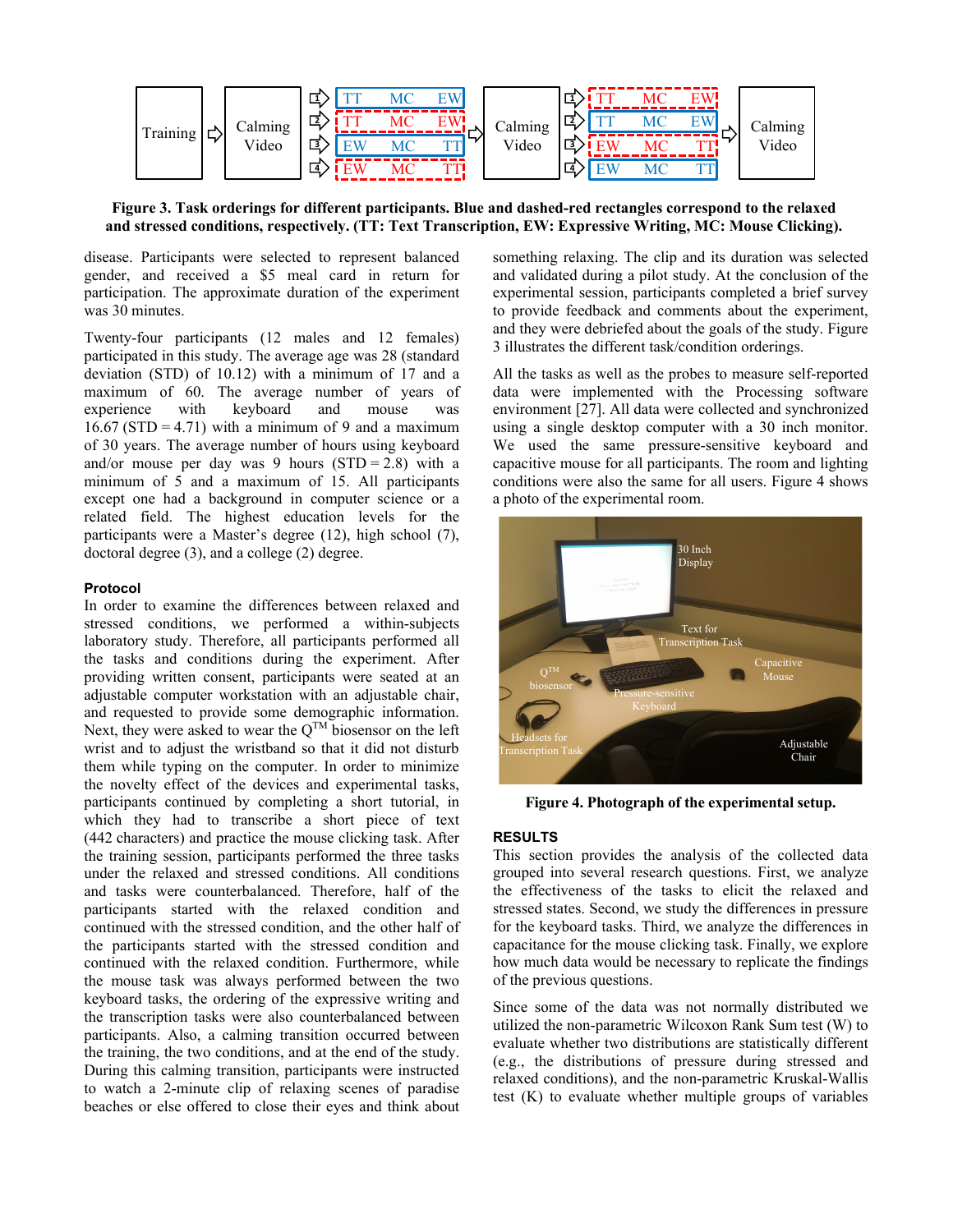belong to the same statistical distribution (in order to evaluate whether there were ordering effects). Comparisons were considered significantly different if p<0.05.



# **Figure 5. Average and standard error (green) of selfreported stress, valence and arousal, and average electrodermal activity (EDA) for all tasks. Blue and red colors correspond to the relaxed and stressed conditions, respectively. \*The two distributions were significantly different (W, p<0.05).**

# **Did the tasks elicit the intended emotions?**

Throughout the study we measured the stress of participants with two different approaches: self-reports and physiological responses.

Figure 5 shows the average and the standard error of the self-reported ratings of stress, valence and arousal for the three tasks. As can be seen, self-reported stress was significantly higher during the stressed conditions (red bars), with the transcription task being the one that yielded the highest ratings. As could be expected, self-reported valence was significantly more positive during the relaxed conditions (blue bars), and self-reported arousal was significantly higher during the stressed conditions (except for the mouse task; W,  $Z = -0.454$ ,  $p = 0.650$ ).

In order to measure physiological stress, we monitored electrodermal activity with the  $Q^{TM}$  sensor. Figure 5 (topright) shows the average readings for all participants after individual normalizations [18]. As can be seen, the stressed conditions show an overall pattern of increasing EDA for the expressive writing and the text transcription task, and higher but constant EDA levels for the mouse clicking task. The more constant EDA levels for the mouse task may be due to the short duration of the task and the occurrence of the stressor before the task. These responses are highly correlated with self-reported arousal. However, when looking at some EDA features (e.g., number of peaks, average EDA and range of values), there were no significant differences between the two conditions.

# **How is typing pressure affected by stress?**

In order to analyze whether typing pressure is different during stressful conditions, participants performed two keyboard tasks with two different types of stressors. For the following analysis, we identified the maximum pressure for each keystroke and compared the distributions between the two conditions.

Figure 6 (top) shows the individual differences between the stressed and relaxed distribution averages of the transcription task. A positive value indicates higher average pressure during the stressed condition, and a negative value indicates higher average pressure during the relaxed condition. As can be seen, 22 out of the 24 participants (91.67%) showed higher average pressure metrics during the stressed conditions. When comparing the distributions of keystroke pressure across the two conditions, all participants except for three of them (participants 4, 7 and 19) showed significantly more pressure in the stressed conditions. These differences are similar to the ones observed during the expressive writing task shown in the middle graph of the figure. For this task, 23 out of the 24 participants (95.83%) showed increased average typing pressure during the stressed conditions, for which all participants except four (participants 1, 2, 4 and 19) showed a significant difference. Note, however, that participant 3 showed significantly less pressure during the stressed condition. When describing a stressful memory, this participant described past episodes of depression which may have caused the decrease in keyboard pressure. Finally, the overall average typing pressure observed during the transcription task was higher than that during the expressive writing task, which is consistent with the selfreports of stress.

No significant differences were found between the stressed and relaxed conditions in terms of amount of introduced characters, task duration or typing speed (amount of interactions). Furthermore, there were not significant differences in terms of pressure between the two genders. However, when comparing the average pressure values for the different task orderings in the expressive writing task, the groups were significantly different  $(K, H(3) = 8.873,$  $p = 0.031$ ). In particular, participants that started the experiment writing about a relaxing memory (participants 1 to 6) showed smaller differences between the two conditions. This group of participants also showed lower average pressure values for the two conditions, although not significant (W,  $Z = -1.5$ ,  $p = 0.134$ ), than participants with other task orderings. The tendency towards decreased pressure values indicates that writing about a relaxing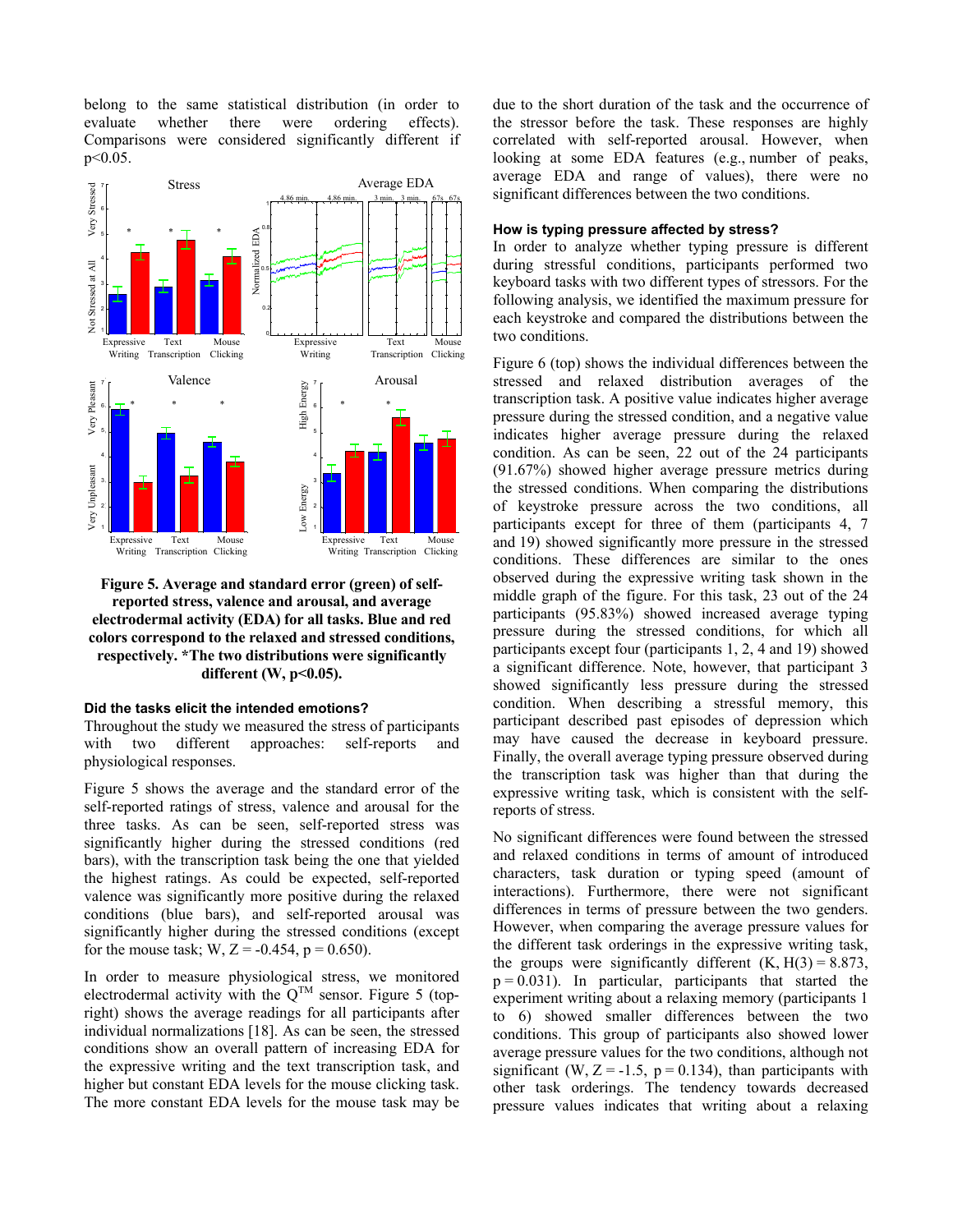memory at the beginning of the experiment may positively influence the rest of the session. Collecting data from more participants and increasing the duration of the calming clip could provide additional insight as to how to prevent this effect in future experiments. Despite this one ordering effect, the differences between the two conditions were consistent across all of the other task orderings, indicating increased typing pressure during the stressed condition.



**Figure 6. Individual differences between the averages of the stressed and relaxed conditions for the text transcription, expressive writing, and mouse clicking tasks. \*The difference was computed from significantly**  different distributions (W, p<0.05).



**Figure 7. Example of mouse pressure estimation during the mouse clicking task. Blue and red colors correspond to the relaxed and stressed conditions, respectively.**

#### **How is mouse capacitance affected by stress?**

In order to understand if people under stress handle the mouse differently, participants performed a simplified version of the Fitt's law task [19], in which they needed to click on several vertical pairs of bars of varying widths and distances from each other. Unlike the keyboard tasks, the stressor took place before the task, with either the expressive writing (for participants 1 to 12) or the transcription task (for participants 13 to 24).

In this work we estimate the amount of pressure with the mouse by analyzing capacitance readings. Figure 7 shows the estimation analysis process we used for participant 1. From the raw capacitance readings of the two conditions (top of the figure), we computed the average of all the 13x15 capacitive pixels at any point in time and created a time series for each condition (bottom-left). Finally, we estimated the overall pressure by computing the average of each series (bottom-right). As it can be seen from the capacitive readings of this example, the location of each finger can be easily identified. While the participant used 4 fingers during the relaxed condition (blue rectangle), s/he showed more contact of the pinky finger during the stressed condition (dashed-red rectangle).

Figure 6 (bottom) shows the differences between the two conditions during the mouse clicking task. In this case, a positive value indicates more contact with the mouse surface during the stressed condition, and a negative value indicates more contact with the mouse surface during the relaxed condition. As can be seen, 18 participants showed increased mouse contact during the stressed condition, and 6 participants showed reduced contact during the same condition. The differences between the two conditions were significant for all the participants  $(W, p<0.05)$ . Although the majority of participants (75%) handled the mouse with significantly more contact during the stressed condition, there was larger response variability than the one observed during the keyboard tasks. Visual inspection of the capacitive readings showed that participants had a consistent mouse grip across conditions and that the differences between conditions were due to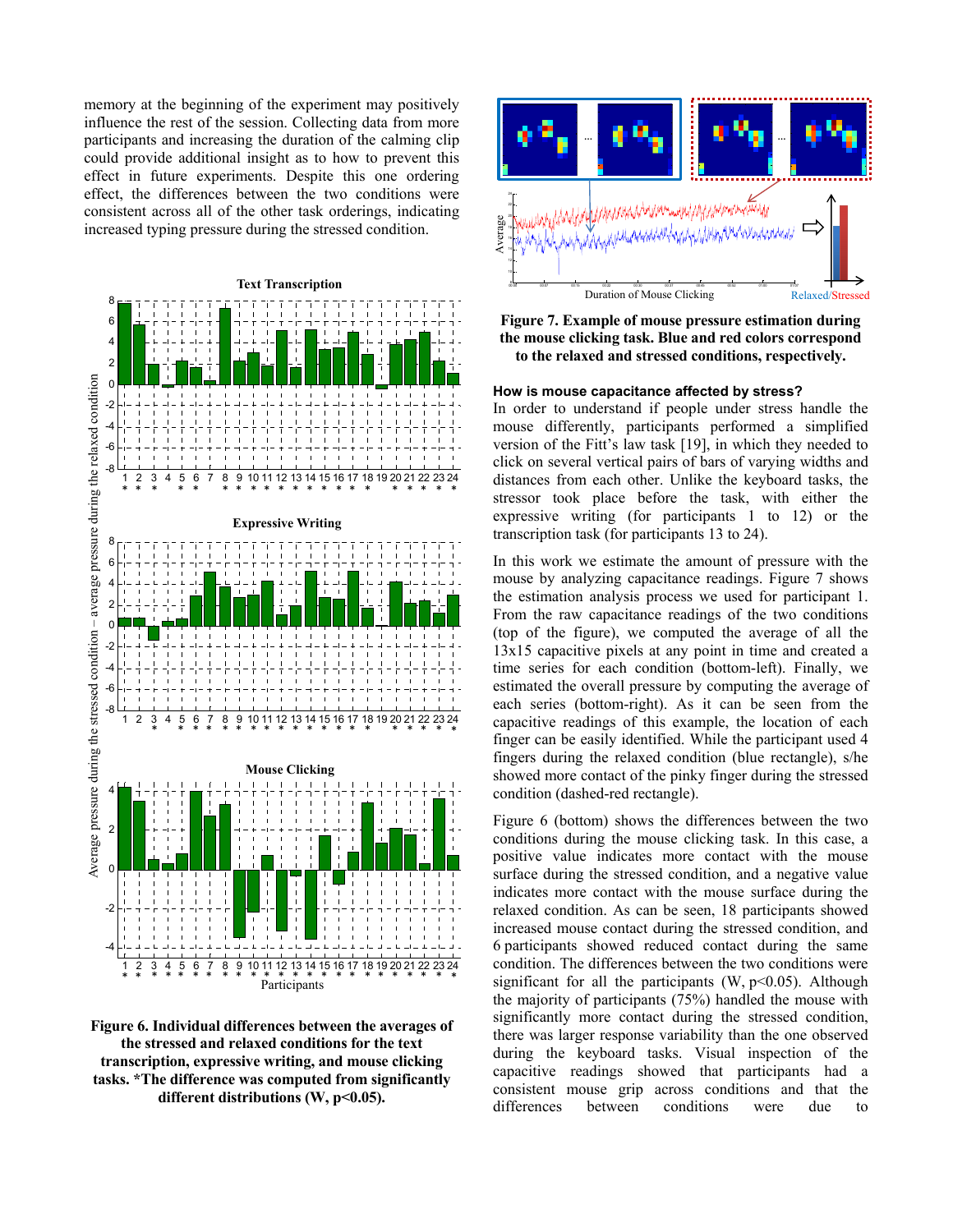increase/decrease of contact of certain finger areas (consistent with the example of Figure 7). While previous research has shown that the increase of muscle activation associated with stress may lead to a more firm and dominant mouse grip [32], there may be other underlying links through which stress may influence mouse handling behavior (e.g., change of body posture). The inclusion of additional sensors to monitor muscle activation and/or body posture could help provide additional insights about the relationship between stress and the change of mouse and keyboard usage, and help understand why 25% of the participants showed significantly less mouse contact during the stressed condition.

No significant differences were found between the two conditions in terms of task duration or gender. However, closer analysis of task duration indicated that there were some learning effects, meaning that the second time people performed the mouse clicking task, it took less time to complete (1.92 seconds faster on average). This ordering effect does not affect the previous analysis but does prevent us from making any inferences about how stress may impact clicking performance in terms of speed and accuracy. In order to further study this question, longer durations of mouse clicking tasks and longer training phases would be recommended.

#### **How much data is required to differentiate between the stressed and relaxed conditions at any point in time?**

When developing a system that can infer and intervene the stress level of computer users in real-time, it's very important to provide quick and accurate predictions based on recent activity. The previous two sections have shown that a majority of participants in the stressed condition typed more forcibly and handled the mouse with more contact. These differences were observed after the participants typed for 3 minutes in the text transcription task, typed for 4.86 minutes on average  $(STD = 1.32)$  in the expressive writing task, and used the mouse for 67.38 seconds on average  $(STD = 7.9)$  in the mouse clicking task. This section explores whether it is possible to observe similar patterns with a smaller subset of the collected dataset.

In order to answer this question, we extracted several segments of different sizes from the logged data and calculated the number of participants for which the pressure was significantly higher during the stressed condition. In particular, we randomly selected segments of different sizes (from 1% to 100% of the logged data) and statistically analyzed the difference between the two conditions. This process was repeated 500 times. Figure 8 shows the average for the three tasks. Note that the x-axis is normalized for each task and, therefore, the same % corresponds to different task durations in each curve. As can be seen, the curve of the mouse clicking task indicates that with only 5% of the data (corresponding to 3.37 seconds of the average task duration), we could make the inference that 16

participants (66.7%) showed significantly more mouse contact during the stressed condition. This finding is to be expected as the stressor happened before the task and the mouse grip was constant throughout the mouse clicking task. Therefore, making the task longer does not provide much additional information. When looking at the curve of the expressive writing task, we see that 30% of the data (corresponding to 1 minute and 27 seconds of the average task duration) seems enough to gather statistical significance for 17 participants (70.8%), and it remains more or less the same for larger amounts of data. Interestingly, when looking at the curve of the transcription task, we can observe that 30% of the data (corresponding to 54 seconds of the average task duration) also yielded significance for 17 participants. However, the number of participants increased more with larger amounts of data (up to 80% of the data which corresponds to 2 minutes and 24 seconds), indicating that having a larger data collection may be beneficial for some participants. The different curve shapes for the two keyboard tasks may be explained by the type of the stress elicited in each task. While the stressor in the expressive writing is a single memory that similarly impacts the whole task, the stressor in the transcription task is continuous and the differences between the stressed and relaxed conditions are expected to increase over time. Therefore, more data over a longer data collection period may help better discriminate between stressed and relaxed conditions for certain stressors.



**Figure 8. Curves indicating the number of participants with significantly higher pressure during the stressed condition for different amounts of observed data.** 

#### **DISCUSSION**

One of the main motivations of this study is the creation of non-invasive systems that can continuously monitor stress at work. However, there are several considerations that need to be taken into account when interpreting our findings in the context of stress measurement.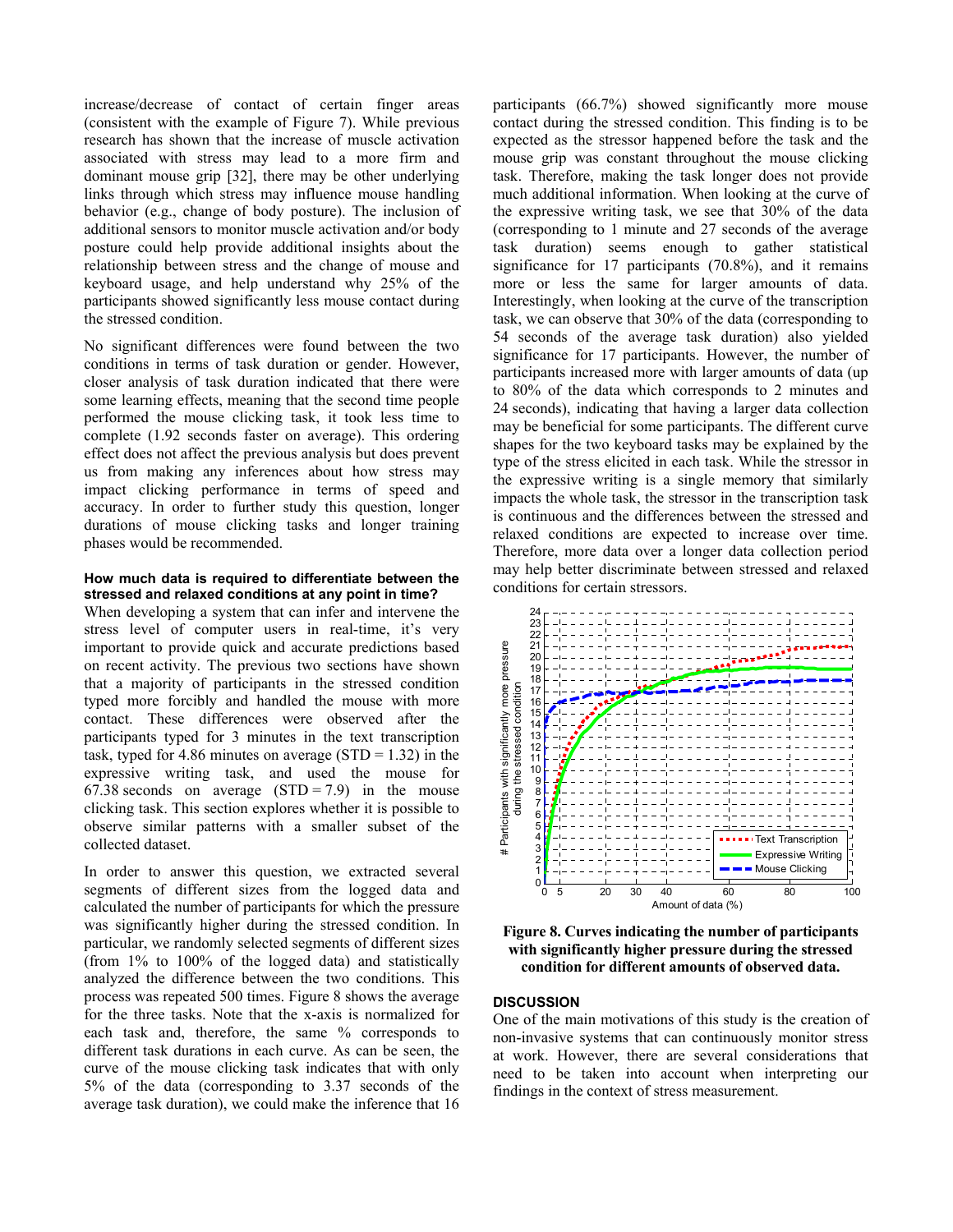Unlike other research areas where the ground truth is clearly defined such as object recognition, the definition of stress and its measurement is still an open challenge. In this work, we have measured stress through self-reports and physiological measurements. While self-reported data provided support that the stressed conditions elicited significantly higher stress levels than the relaxed conditions, the average self-reported stress ratings during the stressed conditions were slightly above the neutral answer (i.e., 4 in the 7-point Likert scale). This finding along with the lack of significant differences in the physiological responses indicates that the stress elicited during our study may not be as intense as the stress experienced in real-life settings, which is consistent with previous research [34]. Although we expect that more intense stress conditions would lead to larger differences between the two conditions, more studies with tasks of different stress levels would be recommended to provide additional insights.

In this work we considered two types of stress; one associated with cognitive load due to an increase in demands, and another more subjective and personal stress associated with a negative past memory. Although both types of stress are among the most frequent stressors experienced during daily activity, there are many other types of stressors that may be experienced in real-life settings (e.g., physical, psychosocial). Considering other types of stressors would help to better understand the relationship between muscle activity and stress in different settings, and to identify how different types of stressors temporarily impact changes in pressure. In order to assess the generalizability of our findings, future work will focus on capturing mouse and keyboard behavior of computer users in more naturalistic scenarios.

After performing the different tasks, we found that a large majority of the participants showed significantly more typing pressure (>79% of the participants) and handled the mouse with more contact (75% of the participants) during the stressed conditions. Although these findings are supported by previous research studying the influences of stress in muscle activity (e.g., [8, 16]), it is important to understand the direction of the causality [5]. For instance, while stress may lead to increased muscle activity, there may be other factors that also increase muscle activity (e.g., high level of excitement, physical activity). Therefore,

## **REFERENCES**

- 1. Banerjee S. P., and Woodard D. L. Biometric Authentication and Identification Using Keystroke Dynamics: A Survey. Journal of Pattern Recognition Research, 7 (1), (2012), 116-139.
- 2. Barreto, A., Zhai, J., Adjouadi, M. Non-intrusive physiological monitoring for automated stress detection in HCI. ICCV-HCI, (2007), 29-38.

it is recommended that future research is carried out in more complex settings that consider additional affective states (e.g., different levels of emotional valence and arousal) and monitor other modalities that can help discriminate between the various states.

Finally, when developing systems that can measure the stress of computer users, it's important to remember that the stress response is very different from person to person and, therefore, person-specific models would be preferred. This necessity has been already emphasized by previous research (e.g., [11]) and is supported by the data of our study where the range of pressure values for each participant and the differences between the two conditions (shown on Figure 6) greatly varied across participants.

## **CONCLUSIONS**

This work explored the feasibility of using a pressuresensitive keyboard and a capacitive mouse to sense the manifestations of stress for computer users. In particular, we collected data from 24 participants while performing several computerized tasks in a within-subjects laboratory study. The results of this study indicate that increased levels of stress significantly influence typing pressure (>83% of the participants) and amount of mouse contact (100% of the participants) of computer users. While >79% of the participants consistently showed more forceful typing pressure, 75% showed greater amount of mouse contact. Furthermore, we determined that considerably small subsets of the collected data (e.g., less than 4 seconds for the mouse clicking task) suffice to obtain similar results, which could potentially lead to quicker and timelier stress assessments. To the best of our knowledge, this work is the first to demonstrate that stress influences keystroke pressure in a controlled laboratory setting, and the first to show the benefit of a capacitive mouse in the context of stress measurement. The findings of this study are very promising and pave the way for the creation of less invasive systems that can continuously monitor stress in real-life settings.

#### **ACKNOWLEDGMENTS**

We would like to thank Paul H. Dietz, Hrvoje Benko, Kevin Hinckley, and Michel Pahud for their insightful comments and recommendations to perform the study.

- 3. Boucsein, W. Electrodermal Activity. Plenum Press, New York (1992).
- 4. Brantley P.J., Waggoner C.D., Jones G.N., and Rappaport N. B. A daily stress inventory: development, reliability, and validity. J Behav Med, 10 (1), (1987), 61-74.
- 5. Cacioppo, J. T., and Tassinary, L. G. Inferring psychological significance from physiological signals. American Psychologist, 45, (1990), 16-28.